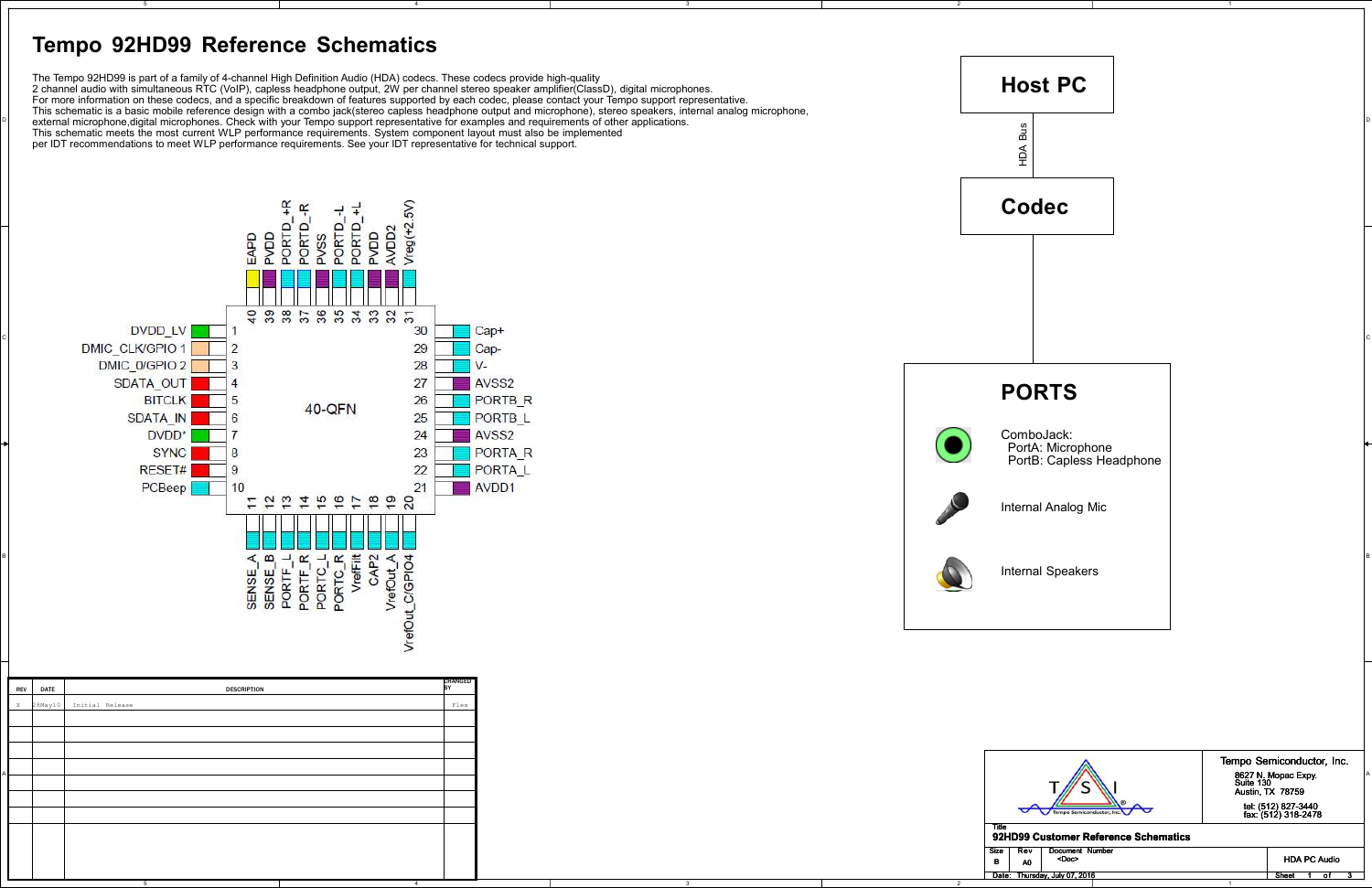5

4

4

5

2

2

D

Place C14~C17 close to Codec



Use DAP to connect DGNDs and AGNDs

|                                           | Tempo Semiconductor, Inc.                           |
|-------------------------------------------|-----------------------------------------------------|
| $\mathbb{Z}$<br>--<br>$\overline{m}$      | 8627 N. Mopac Expy<br>Suite 130<br>Austin, TX 78759 |
| $\tau$                                    | tel: (512) 827-3440<br>fax: (512) 318-2478          |
| w<br>92HD99 Customer Reference Schematics |                                                     |

| Size<br>в                        | Rev<br>A0 | Document Number |  |  |  |       |  |  | <b>HDA PC Audio</b> |  |
|----------------------------------|-----------|-----------------|--|--|--|-------|--|--|---------------------|--|
| Thursday, July 07, 2016<br>Date: |           |                 |  |  |  | Sheet |  |  |                     |  |
|                                  |           |                 |  |  |  |       |  |  |                     |  |

#### **92HD99 Customer Reference Schematics**

B